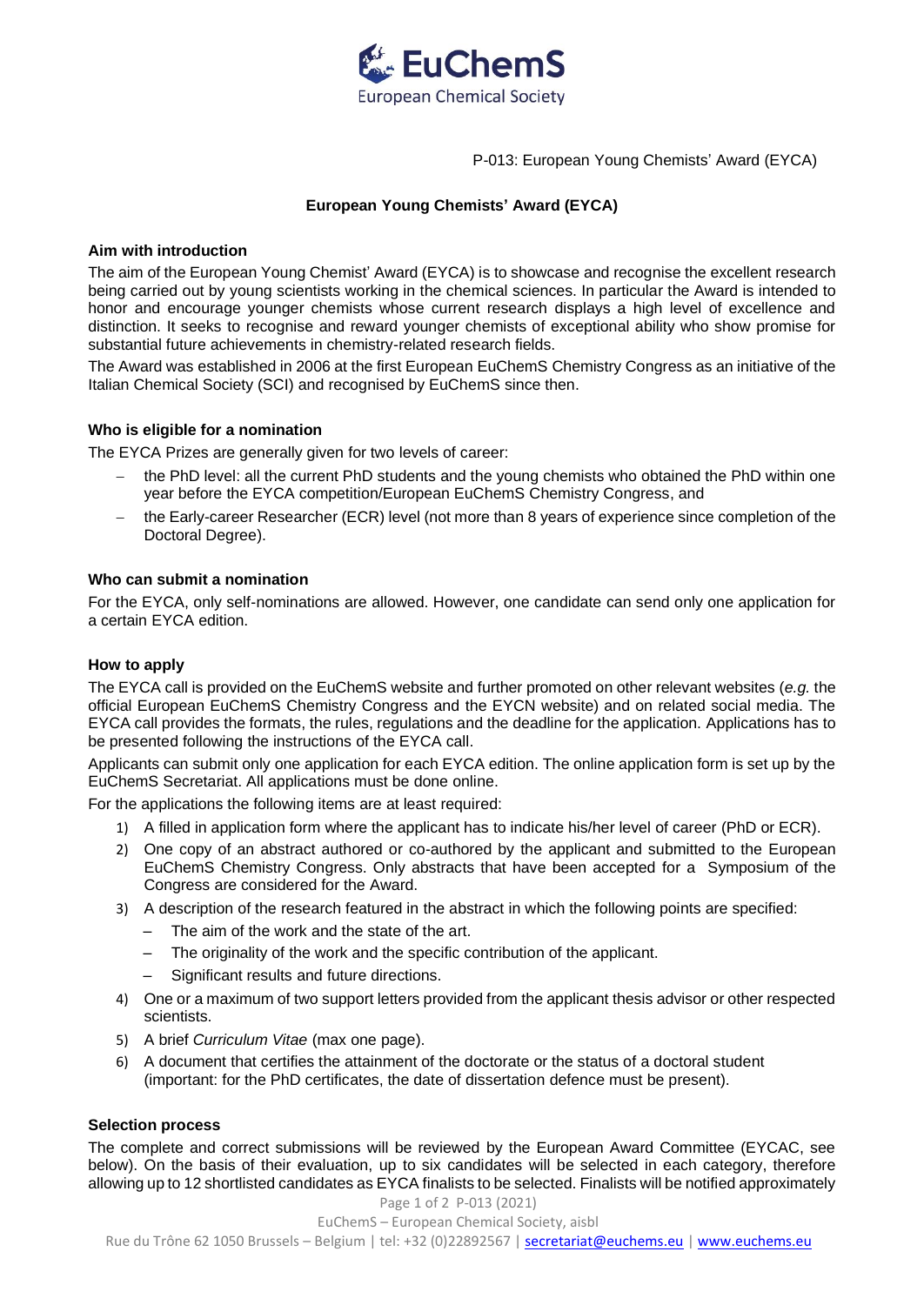

four weeks before the EuChemS Congress. They will also be will be also requested to submit a head/shoulders photograph for displaying at the Congress. The finalists will be invited to deliver a talk on their research at the EYCA Competition Session at the EYCN Symposium during the EuChemS Chemistry Congress. The talk should focus on the topic presented in the abstract of the candidate; however, it may be include updates of his/her research.

On the basis of these talks and of the documents presented in the application, a Jury will then select the Award winners.

For each level, one Gold and one Silver Medal are awarded. The Jury may also assign special mentions to the finalists. The decision of the Jury is final.

The selection process will look in particular for evidence of:

- Excellence in chemistry and related fields
- Originality and independent contribution
- Thoroughness and a depth of understanding of the research area
- Awareness of the future perspectives of their research.

All above criteria have equal weight.

# European Award Committee for the EuChemS-EYCN Award (EYCAC)

- 1. The European Award Committee (EYCAC) is composed of maximum five (5) members including the chairperson.
- 2. The EuChemS Executive Board selects members of the EYCAC from nominated representatives of the funding societies, the EYCN and other stakeholders.

Funding societies have maximum two representatives on EYCAC.

One member of the Jury is nominated by the EYCN, on condition that this person is not a current EYCN delegate.

- 3. Representative of the main sponsor of the EYCA is the Chair of the Jury.
- 4. In appointing the EYCAC the Executive Board is aiming at diversity in terms of gender, location, fields of chemistry, *etc.*
- 5. Members of the EYCAC serve a 5-years term.
- 6. The EYCAC Chair is the contact person for the EuChemS Executive Board.
- 7. EYCAC reviews the nominations, ranks the nominees and reports to the EuChemS Executive Board.
- 8. EuChemS Executive Board elects finalists based on the recommendation of the EYCAC.
- 9. Typically, the Chair of the EYCAC will present the Award and the laudation during the EYCA Ceremony at the Closing session of the EuChemS Congress, together with the EuChemS President.

# **Awarding ceremony**

EYCA is given every two years during the EuChemS Congress under the patronage of EuChemS and the EYCN. In addition to the medals, each winner will receive a certificate and an amount of money, which is quantified by the EuChemS-EYCA organisers in the EuChemS-EYCA call according to the budget.

EYCA is sponsored by the Società Chimica Italiana (SCI). Additionally, on each occasion, other EuChemS Member Societies and other stakeholders are invited to financially contribute to the prize. For every edition, the whole budget is set up and coordinated by the EuChemS Secretariat. If any money is left from a certain edition, it is used for the next one. If there is a gap in funding, EuChemS contributes up to 1/3 of the total budget.

For the EYCA organisation (website, contacts, dissemination, secretary) the EYCAC chair is assisted by the EuChemS Secretariat.

*approved by the Executive Board (2202/08), February 2022. approved by the Executive Board (2102/10), February 2021. approved by the Executive Board (2002/11), February 2020.*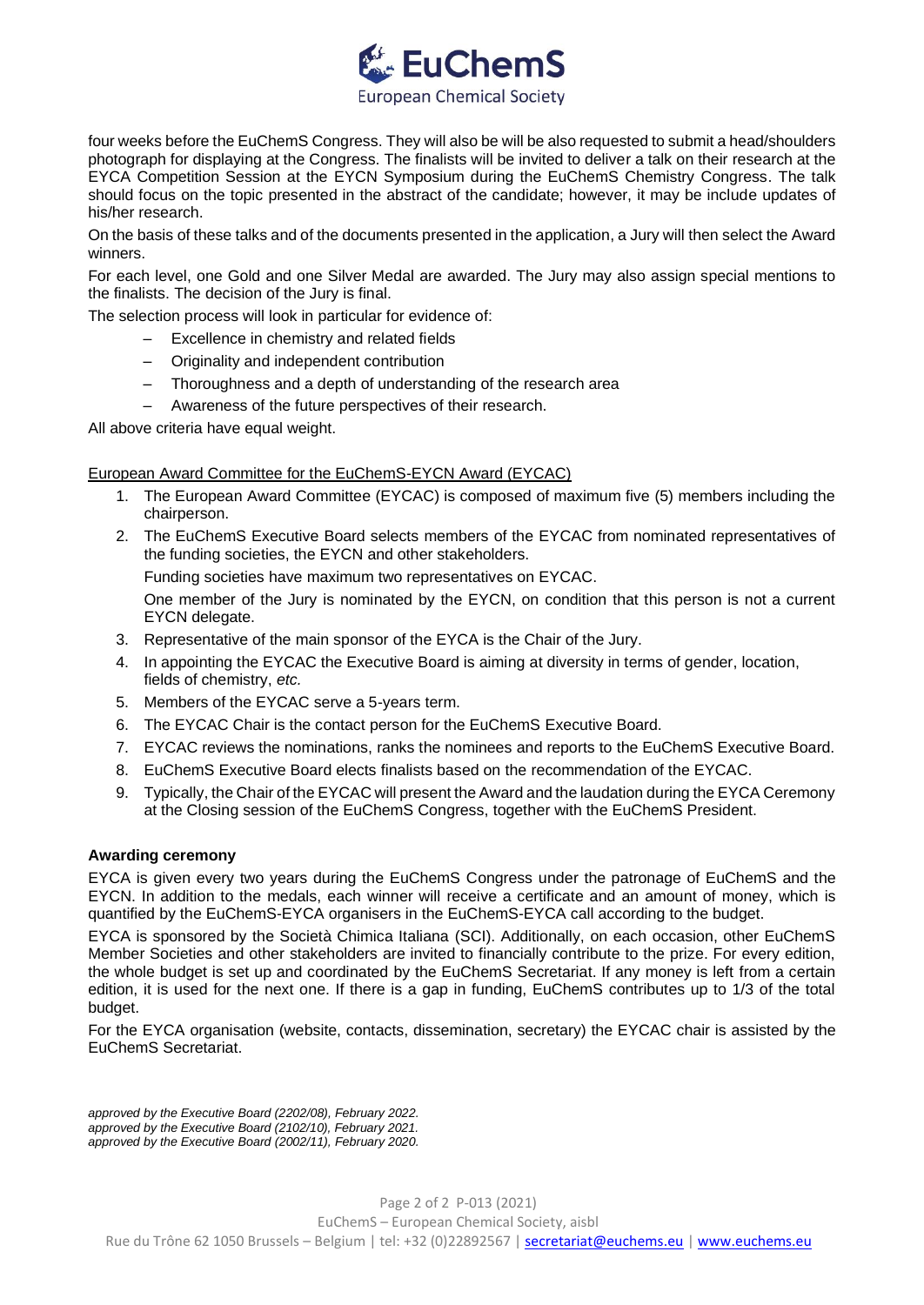# **Nomination EYCA 2022**

### Name and surname of the applicant \*

#### Level of career \*

Select your level of career: - the PhD level: all the current PhD students and the young chemists who obtained the PhD within one year before the EYCA competition/European EuChemS Chemistry Congress, and - the Early-career Researcher (ECR) level (not more than 8 years of experience since completion of the Doctoral Degree)

PhD level

### Submitted abstract to European Chemistry Congress \*

Please upload one abstract (word or pdf file) authored or co-authored by the applicant and submitted to the EuChemS Chemistry Congress. Only abstracts that have been accepted from the Congress are considered for the Award.

 $\checkmark$ 

Choose File No file chosen

Max. file size: 100 MB.

#### A brief description of the research \*

Please add a description of the research featured in the abstract in which the following points are specified: a) the aim of the work and the state of the art, b) the originality of the work and the specific contribution of the applicant and c) the significant results and future directions.

0 of 3000 max characters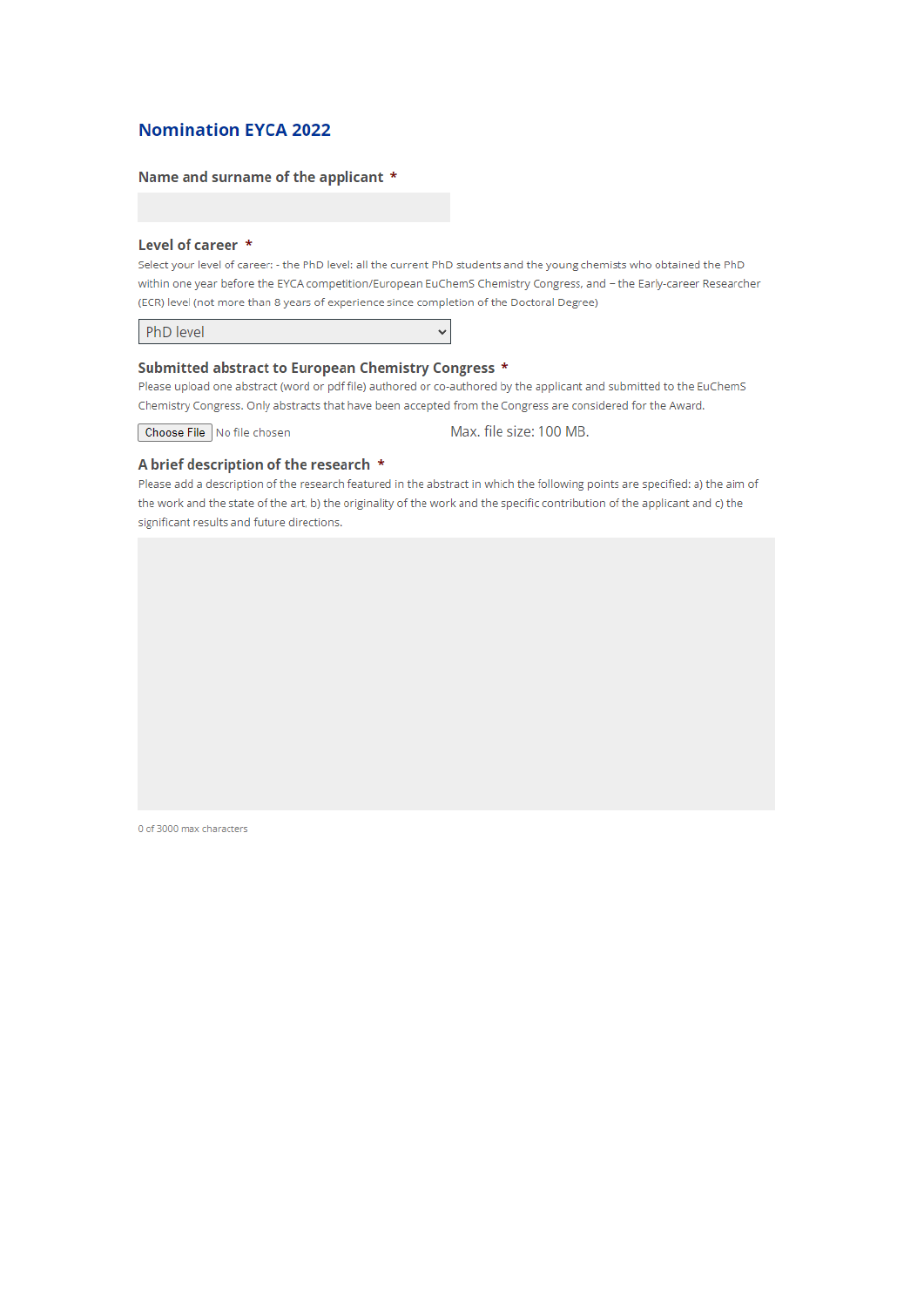### Support letters \*

Please upload one or a maximum of two support letters (word or pdf version in one file) provided from the applicant thesis advisor or other respected scientists.

Choose File No file chosen

Max. file size: 100 MB.

#### Curriculum Vitae \*

Please add a brief description of the Curriculum Vitae of the applicant.

0 of 3000 max characters

# Doctoral certificate \*

Please upload a document (pdf file) that certifies the attainment of the doctorate or the status of doctoral student (IMPORTANT: for the PhD certificates, the date of dissertation must be present).

Choose File No file chosen

Max. file size: 100 MB.

Please provide your email \*

**Enter Email** 

Confirm Email